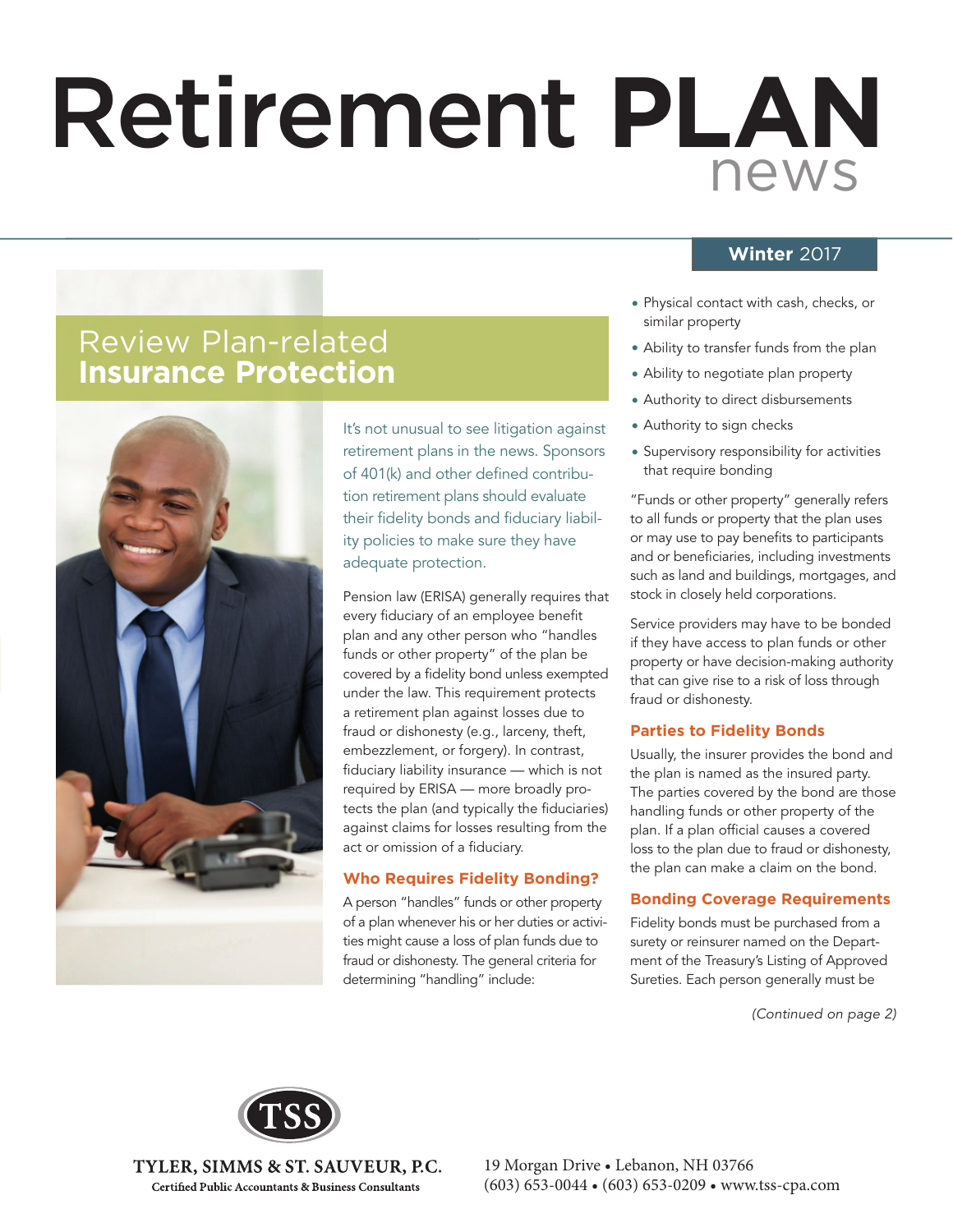### Review Plan-related **Insurance Protection** (continued)

bonded in an amount equal to at least 10% of the plan assets handled during the plan's previous year. The minimum required bond amount is \$1,000, and there is a maximum requirement, generally, of \$500,000. For officials of plans that hold employer securities, the maximum required bond amount is \$1,000,000. Fiduciaries should review the adequacy of bonding amounts at the beginning of each plan year as plan asset totals change. Since the purpose of fidelity bonding is to protect the plan, plan assets may be used to pay for the bond.

#### **Fiduciary Liability Insurance**

Because plan liability may arise out of not only acts of fraud or dishonesty but also out of breaches of the many complex fiduciary duties involved in administering a plan, many plans maintain fiduciary liability insurance. These policies protect the plan and typically any fiduciaries against losses resulting from

acts or omissions — particularly, for failures to observe the many complex statutes, regulations, court rulings, and other guidance that define a fiduciary's obligations to the plan.

### **Other Aspects of Fiduciary Liability Coverage**

Fiduciary liability insurance typically protects a wide range of plan fiduciaries, including administrators, trustees, committees, and the plan sponsor. Coverage of fiduciaries often includes past, present, and future trustees and all plan and trust fund employees who are fiduciaries.

Fiduciary liability insurance may also provide protection for situations when a fiduciary knew of a breach by a co-fiduciary and failed to remedy the breach. A plan may also maintain fiduciary liability insurance to protect itself from losses caused by a fiduciary's involvement in a prohibited transaction, but

it may not contain a provision relieving a fiduciary of liability in that situation.

When selecting the amount of fiduciary liability insurance protection for the plan, a fiduciary must purchase the most suitable coverage at a cost of plan assets no greater than necessary. To meet ERISA's requirements, the insurance company should have a satisfactory rating from a reputable rating agency.

The plan can purchase fiduciary liability insurance for its fiduciaries or itself if the policy allows recourse by the insurer against the fiduciary where the loss was caused by a breach of a fiduciary obligation by the fiduciary. Alternatively, a fiduciary can purchase insurance (or an employer can purchase insurance for the fiduciary) to cover his or her liability from a breach of fiduciary duties. Where the employer purchases such a policy, there is no need for the policy to provide for recourse against the fiduciary.



## **2017** Cost-of-Living **Changes**

The IRS has released 2017 cost-of-living adjustments (COLAs) for various retirement plan limitations, with some limitations increasing and others remaining at their 2016 levels. Changes include the following:

- Annual additions limit for defined contribution plans increased from \$53,000 to \$54,000
- Maximum annual benefit limit under a defined benefit plan increased from \$210,000 to \$215,000
- Annual compensation limit used to determine qualified plan benefits or contributions increased from \$265,000 to \$270,000
- Compensation limit used in determining whether officers are key employees for top-heavy plan purposes increased from \$170,000 to \$175,000

The following limitations remain unchanged:

- Elective deferrals to 401(k), 403(b), and most 457 plans: \$18,000
- Catch-up contributions to 401(k), 403(b), and most 457 plans: \$6,000
- SIMPLE plan deferrals: \$12,500
- SIMPLE plan catch-up contributions: \$3,000
- Dollar limit used in the definition of highly compensated employee: \$120,000
- Individual retirement account (IRA) contributions: \$5,500
- IRA catch-up contributions: \$1,000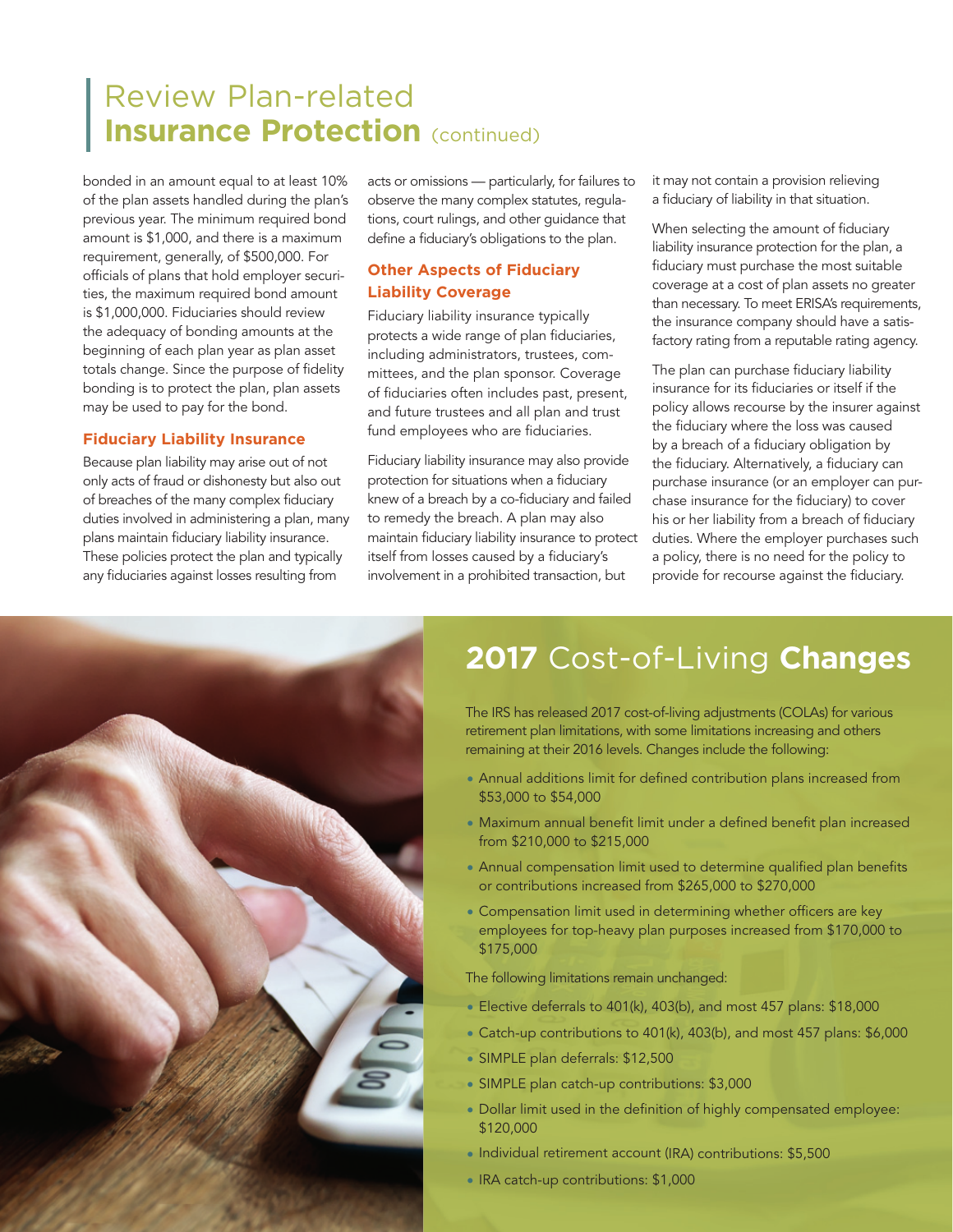### **Managing** the Use of **Plan Loans**

A plan loan feature can be a useful tool for helping to increase plan participation and contribution rates. Nevertheless, plan loans may impede employees' efforts toward achieving their longterm retirement goals and complicate plan administration. Following is a general discussion of some of the issues surrounding plan loans and suggestions for addressing them.

### **Understanding the Rules**

Two sets of rules must be complied with when a plan maintains a participant loan program — those under the pension law (ERISA) and the tax rules set forth in the Internal Revenue Code. Generally, ERISA rules provide that loans will be exempt from treatment as prohibited transactions if, under the plan, loans are available to all participants on a "reasonably equivalent basis," are not made available to "highly compensated employees" in amounts greater than to other participants, are adequately secured, are extended at a reasonable rate of interest, and comply with the plan's terms.

The Internal Revenue Code contains parallel prohibited transaction provisions. The income tax rules also provide that, generally, a loan from a qualified plan will not be treated as a taxable distribution if it must be repaid within five years (except for certain home loans) and doesn't exceed the lesser of: (1) \$50,000 or (2) the greater of (a) half the present value of the employee's nonforfeitable accrued benefit under the plan or (b) \$10,000. (The limits are somewhat different where an employee has more than one loan.) The tax law also requires that a loan be amortized in substantially level payments, at least quarterly, over its term. An exception applies while an employee is on unpaid leave for up to one year (or possibly longer for those in the uniformed services).

#### **Responsibilities**

When a plan allows loans, plan sponsors should make sure they have appropriate procedures in place to keep track of each loan. In a broad sense, loan administration involves determining the right of the employee to take a loan, ensuring that the employee makes loan payments on a timely basis, and promptly identifying loan defaults. The IRS recommends that sponsors retain the following information for each plan loan:

• Evidence of the loan application, review, and approval process

- An executed plan loan note
- If the loan is for buying or constructing a primary residence, documentation verifying that the loan proceeds were used for that purpose
- Evidence of loan repayments
- Evidence of collection activities for defaulted loans, if any

### **Curbing Enthusiasm**

To reduce the overuse of plan loans, sponsors may want to begin by educating participants about these potential disadvantages of taking loans from their retirement plan:

- Loan repayments are made with after-tax money
- Income taxes are paid again on distributions
- It may be difficult to save for retirement and pay back a loan at the same time
- Generally, loans must be paid back when the employee leaves
- If the loan is not repaid, the outstanding balance is treated as a taxable withdrawal subject to income tax and a possible 10% tax penalty

Additionally, sponsors may want to consider amending their plans to provide for some or all of the following:

- Limiting the number of loans participants can have outstanding at one time
- Implementing a waiting period between loans
- Not permitting borrowing from employer contributions
- Not allowing employees to refinance loans
- Restricting the loans to specified purposes only
- Making loans available only to active employees and not to terminated participants or plan beneficiaries

Other options include increasing the loan origination fee or processing charges. If fees incurred by the plan to set up and administer loans are reasonable and permitted under the plan document terms, they may be charged to the participant's account.

Giving participants the ability to take out a loan can reassure employees that they have access to their account assets if they need them. Taking some of the steps outlined here may prove helpful in discouraging employees from taking unnecessary plan loans.